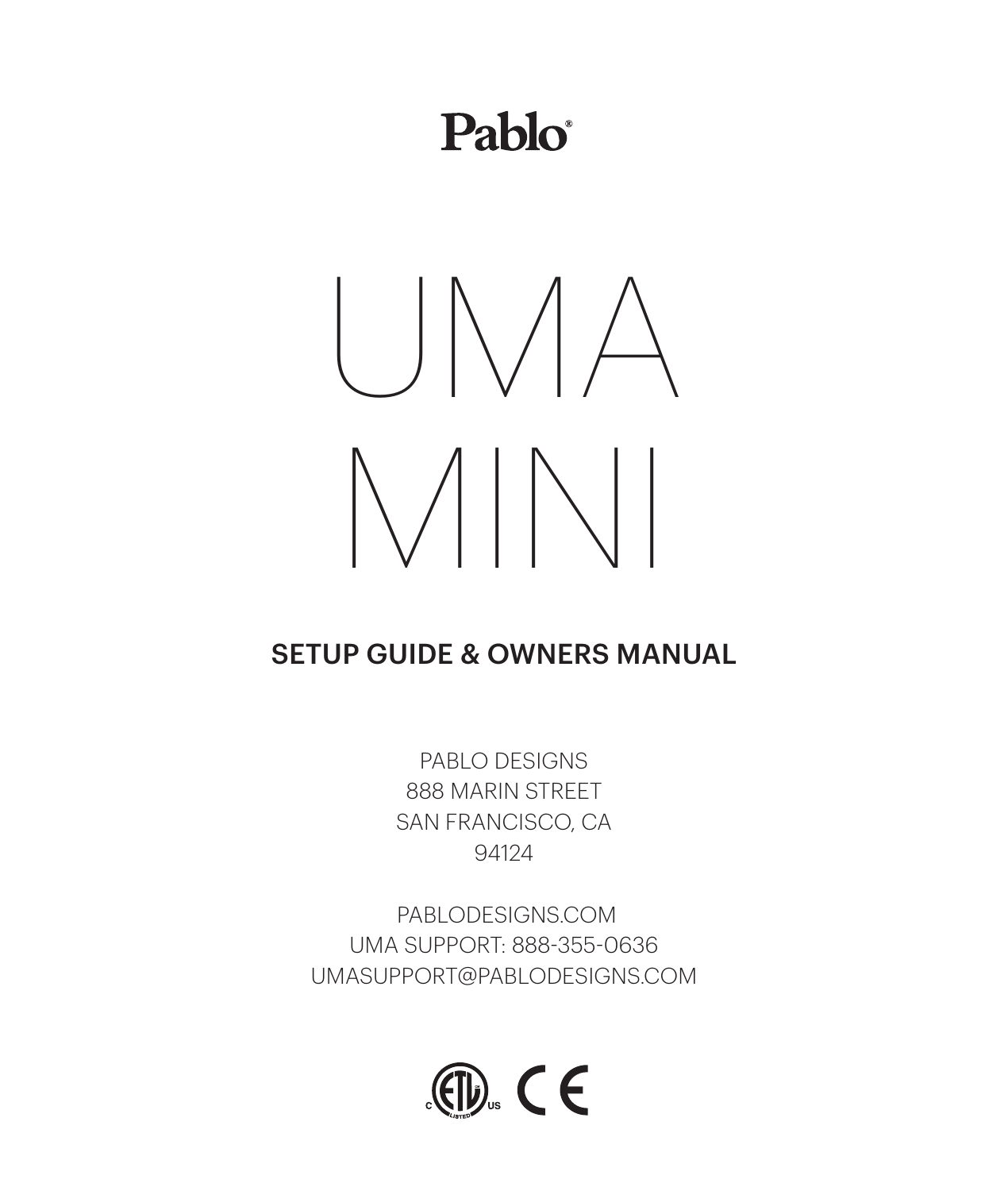## Pablo® UMA MINI UMA MINI

## UMA MINI INDICATOR OVERVIEW

INDICATOR LIGHT FUNCTIONS:

| POWER INDICATOR LIGHT | <b>ILLUMINATED WHITE</b> | POWER IS ON / BATTERY CHARGE 10%-90% |
|-----------------------|--------------------------|--------------------------------------|
|                       | <b>BREATHING GREEN</b>   | POWER IS ON / BATTERY CHARGE 90%-99% |
|                       | <b>ILLUMINATED GREEN</b> | POWER IS ON / BATTERY CHARGE 100%    |
|                       | <b>BREATHING RED</b>     | POWER IS ON / BATTERY CHARGE LOW     |
|                       | UNLIT                    | POWER IS OFF                         |
|                       |                          |                                      |
|                       | <b>BREATHING BLUE</b>    | BLUETOOTH PAIRING MODE ACTIVATED     |
|                       | <b>ILLUMINATED BLUE</b>  | UNIT IS IN PARTY HOST MODE           |



## CHARGING UMA MINI

UMA MINI USES AN INTERNAL RECHARGEABLE LITHIUM POLYMER BATTERY THAT WILL LAST THE LIFETIME OF THE DEVICE. FULLY CHARGE UMA MINI'S BATTERY PRIOR TO FIRST USE. TO CHARGE THE BATTERY, CONNECT THE INCLUDED USB-C CABLE TO UMA MINI THEN TO A POWER SUPPLY (NOT PROVIDED)

ANY USB CHARGER WILL WORK WITH UMA MINI. WE RECOMMEND A 10-WATT (5V / 2.1A) USB CHARGER.

KEEP UMA MINI CONNECTED TO THE POWER SOURCE UNTIL POWER INDICATOR LIGHT TURNS SOLID GREEN TO INDICATE A FULL CHARGE. IT MAY TAKE UP TO 2.5 HOURS (FROM ZERO) TO FULLY CHARGE UMA MINI WITH A 10-WATT CHARGER.



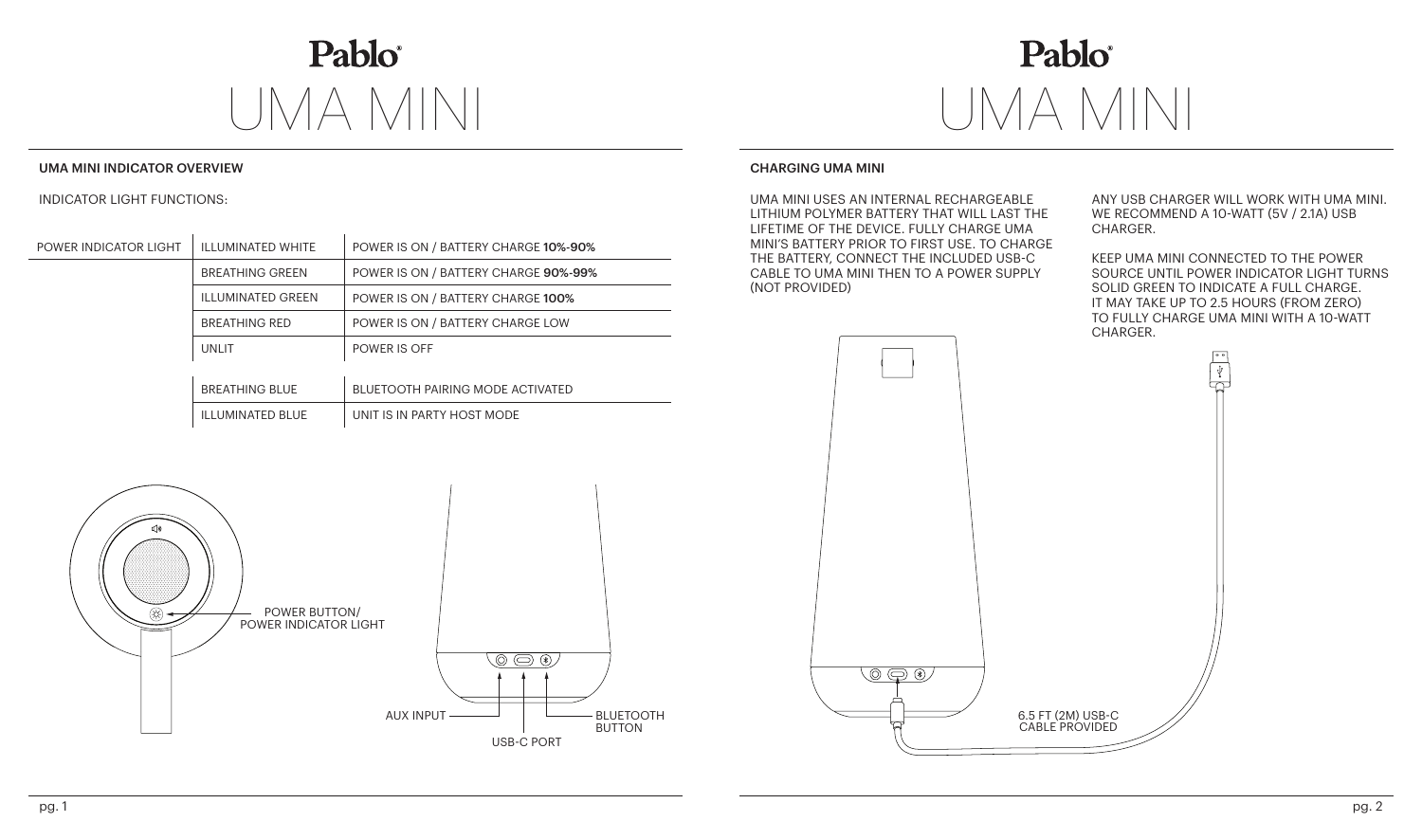

# Pablo®

 $\circledR$ 

## UMA MINI LIGHT FUNCTION

TO TURN UMA MINI ON, PRESS & HOLD POWER BUTTON FOR 2 SECONDS. POWER INDICATOR LIGHT WILL ILLUMINATE, AND LIGHT WILL TURN ON AT HIGH BRIGHTNESS.

PRESS POWER BUTTON AGAIN BUT BRIEFLY TO CYCLE THROUGH HIGH LIGHT, LOW LIGHT, AND LIGHT OFF.

TO TURN POWER OFF, PRESS & HOLD POWER BUTTON FOR 2 SECONDS.

## CONTROLS

- PRESS & HOLD FOR POWER ON.
- PRESS BRIEFLY TO CYCLE LIGHT INTENSITY.
- PRESS & HOLD TO POWER OFF.

## UMA MINI SOUND FUNCTION

VOLUME IS CONTROLLED THROUGH A TOUCH CAPACITIVE PAD ON THE TOP OF UMA MINI. USING YOUR FINGER, SLIDE CLOCKWISE TO TURN VOLUME UP, SLIDE COUNTER CLOCKWISE TO TURN VOLUME DOWN.

NOTE: MAKE SURE THE CONNECTED DEVICE'S VOLUME IS TURNED UP.

> VOLUME DOWN COUNTER CLOCKWISE

## CONTROLS

- TOUCH INTERFACE.
- REQUIRES 540 DEGREES OF TOUCH ROTATION TO TRAVEL FROM 0%-100% VOLUME.
- SLIDE FINGER CLOCKWISE TO INCREASE VOLUME.
- SLIDE FINGER COUNTER CLOCKWISE TO DECREASE VOLUME.
- VOLUME IS CONTROLLED BY DIRECTION AND DISTANCE OF SLIDE REGARDLESS OF POSITION.

VOLUME UP CLOCKWISE



## NOTE:

UMA MINI WILL TURN OFF AUTOMATICALLY AFTER 15 MINS OF INACTIVITY. (INACTIVITY = LIGHT IS OFF & NO SOUND IS PLAYING)

## NOTE:

UMA MINI WILL TURN OFF AUTOMATICALLY AFTER 15 MINS OF INACTIVITY. (INACTIVITY = LIGHT IS OFF & NO SOUND IS PLAYING)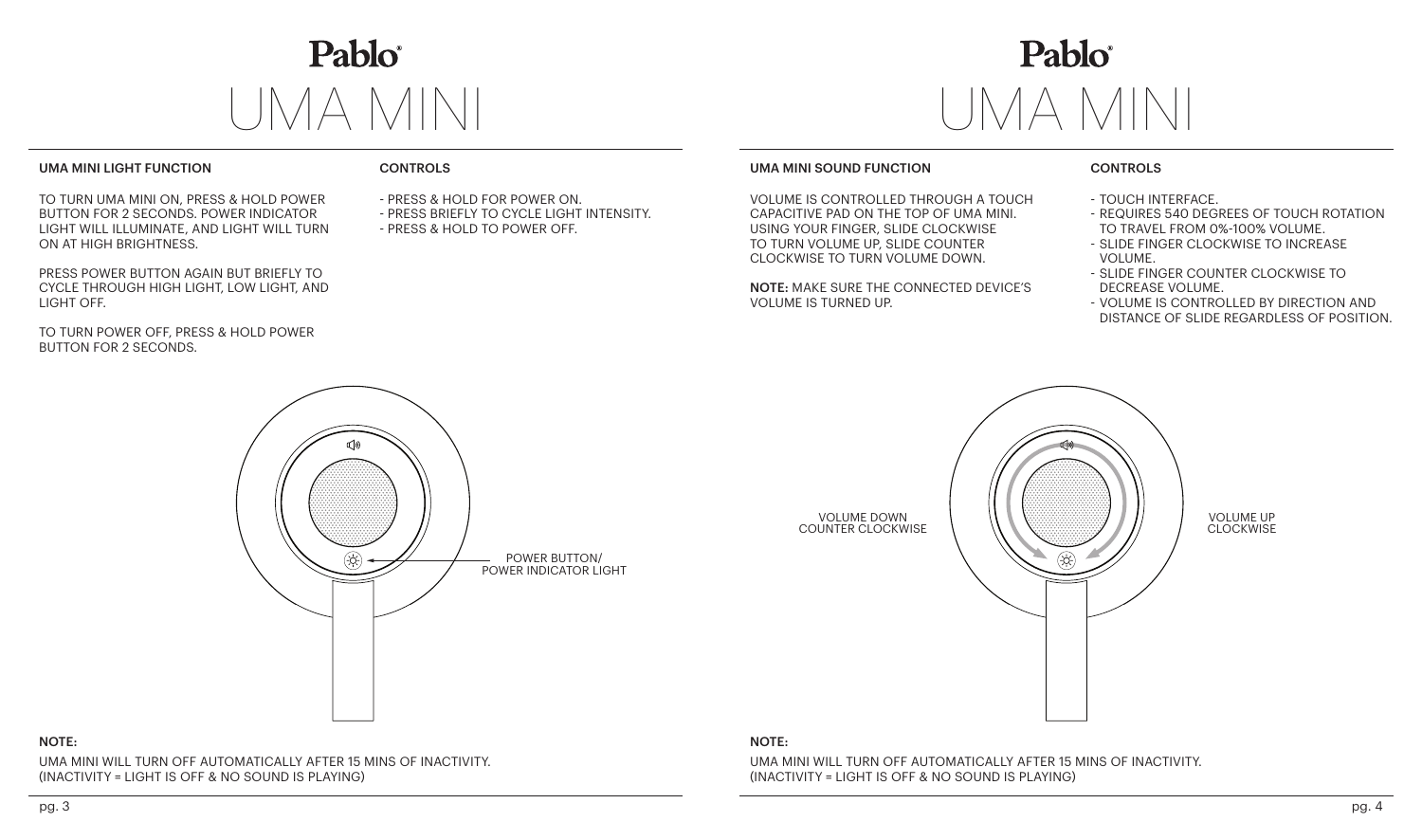

## CONNECTING UMA MINI TO A BLUETOOTH® WIRELESS TECHNOLOGY ENABLED DEVICE

### PAIRING:

WHEN CONNECTING A BLUETOOTH DEVICE TO UMA MINI FOR THE FIRST TIME, THE DEVICE MUST BE REGISTERED WITH UMA MINI. THIS IS CALLED PAIRING. ONCE PAIRING IS COMPLETED, UMA MINI WILL REMEMBER YOUR DEVICE AND CONNECT AUTOMATICALLY. UMA MINI CAN REMEMBER UP TO 8 DEVICES. TO PAIR YOUR DEVICE WITH UMA MINI, FOLLOW THESE STEPS:

- 1. PRESS & HOLD POWER SWITCH TO TURN UMA MINI ON. POWER INDICATOR LIGHT WILL ILLUMINATE.
- 2. PRESS & HOLD THE BLUETOOTH PAIRING BUTTON ON UMA MINI FOR 1.5 SECONDS TO PUT UMA MINI INTO PAIRING MODE, INDICATED BY A BREATHING BLUE LIGHT. UMA MINI WILL REMAIN IN PAIRING MODE UNTIL A CONNECTION IS MADE, OR FOR UP TO ONE MINUTE.
- 3. TURN ON THE BLUETOOTH FUNCTION ON YOUR DEVICE.
- 4. IN THE BLUETOOTH SETTINGS OF THE DEVICE, SELECT "UMA MINI" FROM THE LIST OF AVAILABLE CONNECTIONS.
- 5. INDICATOR LIGHT ON UMA MINI WILL CHANGE TO WHITE WHEN THE CONNECTION IS SUCCESSEUL.
- 6. PLAY MUSIC ON YOUR DEVICE. ENSURE VOLUME ON YOUR DEVICE IS NOT SET TO MUTE.
- 7. AFTER YOUR DEVICE HAS PAIRED WITH UMA MINI, IT WILL CONNECT AUTOMATICALLY TO THE MOST RECENTLY CONNECTED DEVICE. IF IT DOES NOT CONNECT AUTOMATICALLY, REPEAT THE PAIRING PROCESS TO REGISTER YOUR DEVICE.





BLUETOOTH **BUTTON** 

## $\mathbf{P}$ ablo $\hat{\phantom{a}}$

## CONNECTING UMA MINI TO A DEVICE VIA PROVIDED AUXILIARY CABLE

UMA MINI CAN PLAY MUSIC FROM AN AUDIO DEVICE BY CONNECTING THE AUX-IN CABLE (NOT PROVIDED). TO CONNECT YOUR DEVICE TO UMA MINI WITH AUXILIARY CABLE, FOLLOW THESE STEPS:

- 1. PRESS POWER SWITCH FOR 2 SECONDS TO TURN UMA MINI ON. POWER INDICATOR LIGHT WILL ILLUMINATE.
- 2. PLUG AUXILIARY CABLE INTO UMA MINI'S AUDIO-IN PORT. BLUETOOTH WIRELESS TECHNOLOGY WILL BE DISABLED AND ALL WIRELESS CONNECTIONS WILL BE DISCONNECTED, EXCEPT FOR PARTY MODE CONNECTIONS.
- 3. PLUG THE OTHER END OF THE AUXILIARY CABLE INTO THE AUDIO-OUT (HEADPHONE) PORT ON YOUR DEVICE.
- 4. PLAY MUSIC ON YOUR DEVICE. ENSURE VOLUME ON YOUR DEVICE IS NOT MUTED.

NOTE: AUXILIARY CABLE IS NON-DIRECTIONAL.

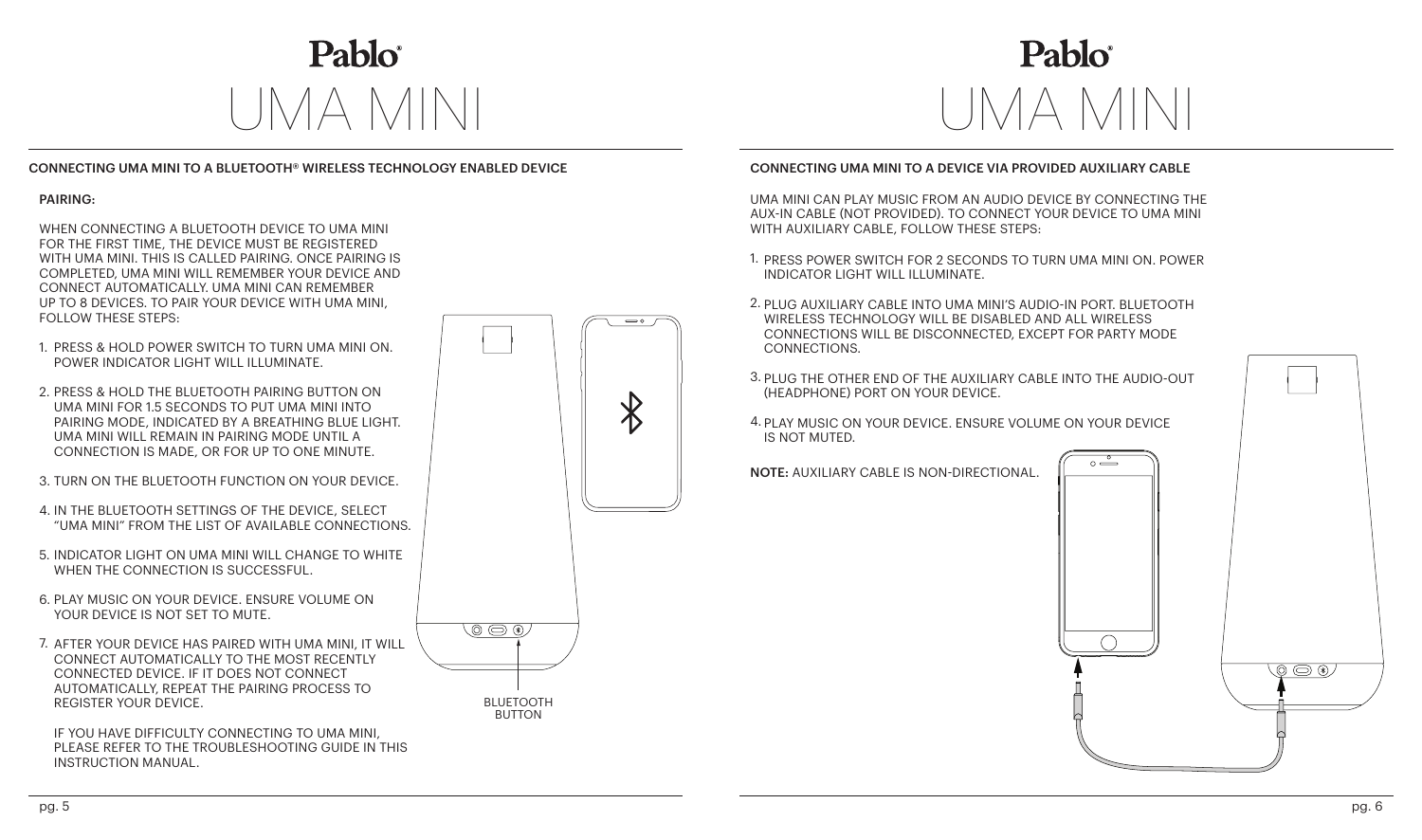$\mathbf{P}$ ahlo $\hat{\phantom{a}}$ UMA MINI UMA MINI

## PARTY MODE ON UMA MINI

"PARTY MODE" REFERS TO CONNECTING MORE THAN ONE UMA MINI TO A SINGLE PHONE (OR OTHER SOURCE OF MUSIC/SOUND)

PARTY MODE HOST: IS THE FIRST UMA MINI THAT CONNECTS TO THE PHONE (OR OTHER SOURCE OF MUSIC/SOUND). THE HOST STREAMS MUSIC TO ALL CONNECTED SATELLITES.

PARTY MODE SATELLITES: ARE THE ADDITIONAL UNITS THAT CONNECT TO THE HOST. THE SATELLITES DO NOT CONNECT DIRECTLY TO THE PHONE WHEN IN PARTY MODE. EACH OF THE SATELLITES CONNECTS TO THE HOST, LIKE SPOKES TO A HUB. THIS IS AN IMPORTANT CONSIDERATION FOR RANGE AND FOR HOW THE CONNECTIONS ARE MADE. THE VOLUME ON SATELLITES CANNOT BE INDIVIDUALLY CONTROLLED WHILE IN PARTY MODE; VOLUME CAN ONLY BE CONTROLLED BY THE HOST OR THE PHONE.



NOTE: THE HOST CAN BE CONNECTED TO THE PHONE (OR OTHER SOURCE OF MUSIC/SOUND) VIA BLUETOOTH OR AUX CABLE.

## $\mathbf{P}$ ablo $\hat{\phantom{a}}$

## SETTING UP PARTY MODE ON UMA MINI

*THIS FEATURE REQUIRES MORE THAN ONE UMA MINI.* YOU CAN CONNECT THE HOST UP TO 23 SATELLITE UMA MINIS FOR PARTY MODE.

- 1. CONNECT ONE UMA MINI TO A PHONE (OR OTHER SOURCE OF MUSIC/SOUND) VIA BLUETOOTH OR AUX CABLE. *REFER TO PAGES 5 & 6 FOR STEPS.* THIS UMA MINI WILL BE THE HOST.
- 2. ON THE SAME UMA MINI (THE HOST), PRESS & HOLD BLUETOOTH BUTTON FOR 5 SECONDS TO ACTIVATE PARTY MODE HOST. DISREGARD THE PAIRING TONE AFTER 1.5 SECONDS AND CONTINUE HOLDING THE BLUETOOTH BUTTON UNTIL HEARING "PARTY MODE HOST." THE UNIT IS NOW SEARCHING FOR A SATELLITE AND WILL STOP AFTER 1 MINUTE IF NO CONNECTION IS MADE.
- 3. ON A DIFFERENT UMA MINI, QUICKLY DOUBLE PRESS THE BLUETOOTH BUTTON TO ACTIVATE PARTY MODE SATELLITE. THE UNIT SHOULD SAY "PARTY MODE SATELLITE" AFTER PRESSING THE BUTTON AND IS NOW SEARCHING FOR THE HOST AND WILL STOP AFTER 1 MINUTE IF NO CONNECTION IS MADE.
- 4. WHILE BOTH UNITS ARE SEARCHING, SHORT PRESS THE BLUETOOTH BUTTON ON EACH UNIT TO COMPLETE THE CONNECTION. BOTH UNITS WILL MAKE A SOUND INDICATING THEY ARE CONNECTED. NOTE: THIS STEP IS ONLY NECESSARY AT INITIAL SETUP, NOT EVERY TIME THE UNITS CONNECT. THE INDICATOR LIGHT ON THE HOST WILL TURN SOLID BLUE, AND REMAIN BLUE THE ENTIRE TIME THE UNIT IS IN HOST MODE. THE INDICATOR LIGHT ON THE SATELLITE WILL TURN SOLID BLUE FOR 1 MINUTE AFTER STARTUP, THEN RETURN TO NORMAL WHITE COLOR.
- 5. TO CONNECT MORE UMA MINI SATELLITES, PERFORM THE SAME STEPS ABOVE WITH EACH ADDITIONAL SATELLITE AND THE SAME UMA MINI HOST. YOU CAN CONNECT THE HOST UP TO 23 SATELLITE UMA MINIS FOR PARTY MODE.
- 6. ONCE THE HOST AND SATELLITES HAVE MADE A CONNECTION, THEY WILL REMEMBER EACH OTHER AND AUTOMATICALLY CONNECT EVERY TIME.

NOTE: THE VOLUME ON SATELLITES CANNOT BE INDIVIDUALLY CONTROLLED WHILE IN PARTY MODE; VOLUME CAN ONLY BE CONTROLLED BY THE HOST OR THE PHONE.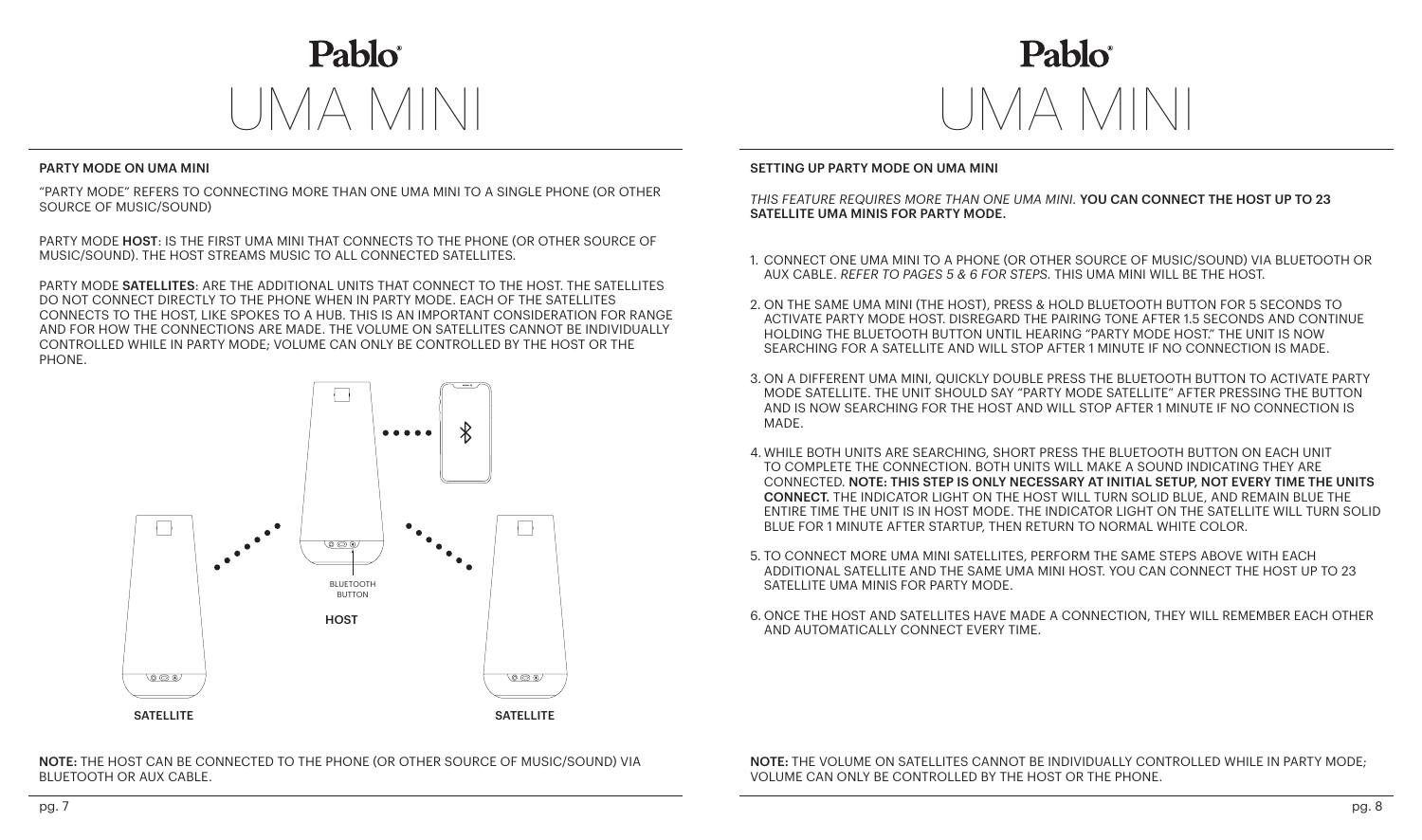# Pablo®

## Pablo® UMA MINI UMA MINI

## BLUETOOTH© WIRELESS TECHNOLOGY CONNECTION TROUBLESHOOTING GUIDE

IF YOU HAVE DIFFICULTY CONNECTING YOUR DEVICE TO UMA MINI, FOLLOW THIS GUIDE:



| <b>PROBLEM</b>                                        | <b>CAUSE</b>                                                                                                                                                                       | <b>SOLUTION</b>                                                                               |
|-------------------------------------------------------|------------------------------------------------------------------------------------------------------------------------------------------------------------------------------------|-----------------------------------------------------------------------------------------------|
| UMA MINI CANNOT MAKE A<br><b>BLUETOOTH CONNECTION</b> | UMA MINI IS TURNED OFF                                                                                                                                                             | PRESS POWER SWITCH 2 SEC. TO TURN UMA MINI<br>ON. POWER INDICATOR LIGHT WILL ILLUMINATE.      |
|                                                       | <b>BLUETOOTH FUNCTION IS</b><br><b>TURNED OFF</b>                                                                                                                                  | PRESS THE BLUETOOTH BUTTON TO ENABLE<br><b>BLUETOOTH FUNCTION.</b>                            |
|                                                       | UMA MINI HAS NOT YET<br>BEEN PAIRED WITH THE<br><b>BLUETOOTH DEVICE</b>                                                                                                            | PERFORM PAIRING PROCESS (P.5).                                                                |
|                                                       | UMA MINI IS TOO FAR FROM<br>THE BLUETOOTH DEVICE                                                                                                                                   | MOVE THE AUDIO SOURCE CLOSER, MAXIMUM<br>DISTANCE FROM DEVICE IS 30M (98 ft)<br>UNOBSTRUCTED. |
|                                                       | AN AUX-IN CABLE IS<br>CONNECTED                                                                                                                                                    | DISCONNECT AUX-IN CABLE.                                                                      |
|                                                       | ANOTHER BLUETOOTH<br>DEVICE IS CONNECTED                                                                                                                                           | DISCONNECT OR POWER OFF THE OTHER<br><b>BLUETOOTH DEVICE.</b>                                 |
|                                                       | THE PAIRING INFORMATION<br>HAS BEEN DELETED. UMA<br>MINI CAN REMEMBER UP TO<br>8 DEVICE PAIRINGS. IF A 9TH<br>DEVICE IS PAIRED, UMA MINI<br>WILL FORGET THE FIRST<br><b>DEVICE</b> | PERFORM PAIRING PROCESS AGAIN (P.5).                                                          |
|                                                       | UMA MINI IS NOT<br><b>REGISTERED ON THE</b><br><b>DEVICE'S BLUETOOTH</b><br><b>CONNECTION LIST</b>                                                                                 | PERFORM PAIRING PROCESS AGAIN (P.5).                                                          |
|                                                       | THERE IS A DEVICE<br>(MICROWAVE, WIRELESS<br>LAN, ETC.) THAT OUTPUTS<br>SIGNALS IN THE 2.4 GHz<br><b>FREQUENCY BAND NEARBY</b>                                                     | MOVE UMA MINI AWAY FROM ANY DEVICE THAT<br>EMITS RF SIGNALS OR INTERFERENCE.                  |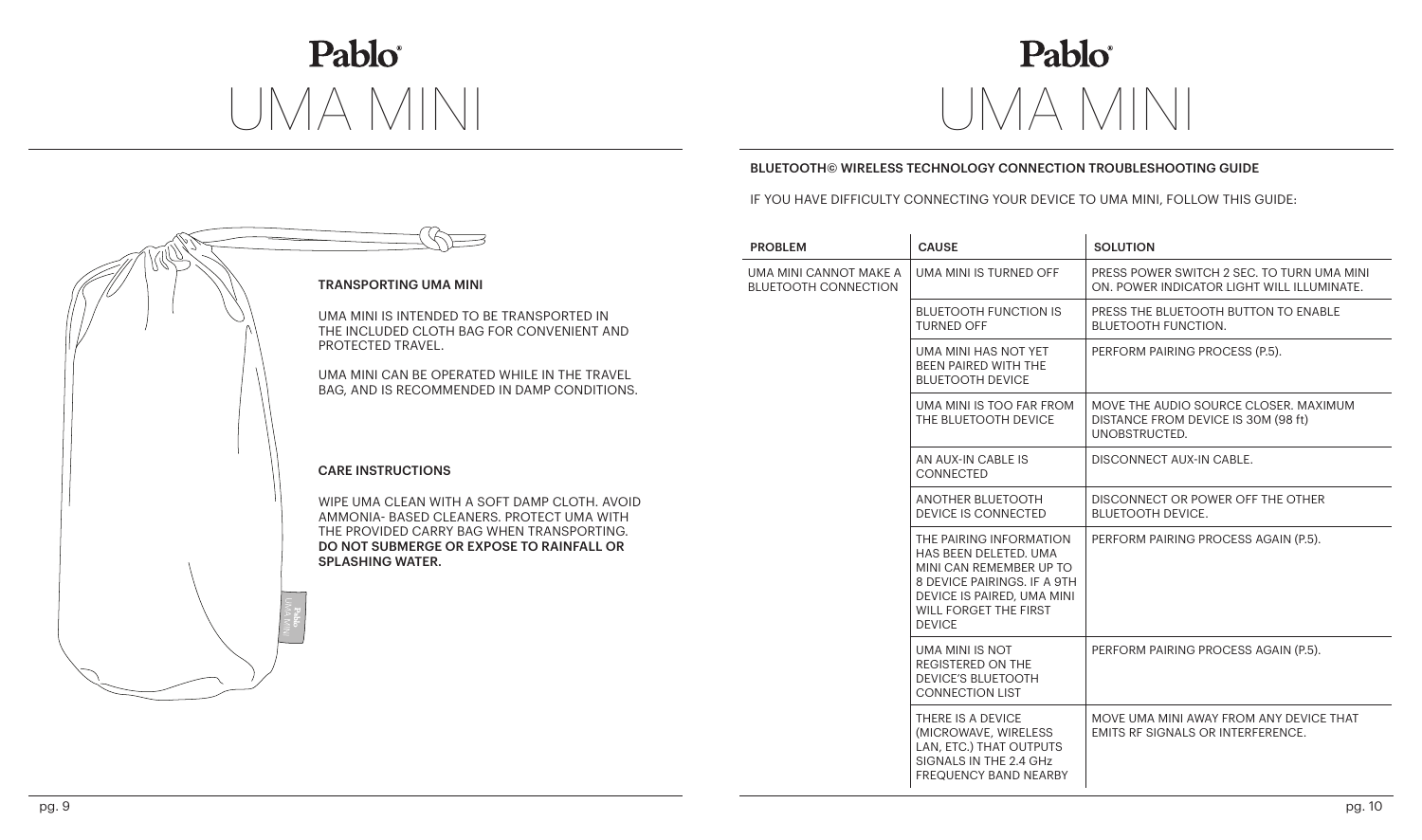Pablo® UMA MINI UMA MINI

## LIGHT AND AUDIO FUNCTION TROUBLESHOOTING GUIDE

## IF YOU HAVE DIFFICULTY PROPERLY OPERATING UMA MINI, FOLLOW THIS GUIDE

| <b>PROBLEM</b>                                                              | <b>CAUSE</b>                                                                                                                | <b>SOLUTION</b>                                                                                              |
|-----------------------------------------------------------------------------|-----------------------------------------------------------------------------------------------------------------------------|--------------------------------------------------------------------------------------------------------------|
| <b>BLUETOOTH AUDIO</b><br><b>CONNECTION IS DISTORTED</b><br>OR DROPPING OUT | THE SOURCE DEVICE IS TOO FAR<br>AWAY FROM UMA                                                                               | MOVE THE AUDIO SOURCE CLOSER.<br>MAXIMUM DISTANCE FROM DEVICE IS 30M<br>(98 ft) UNOBSTRUCTED.                |
|                                                                             | THERE IS A DEVICE (MICROWAVE,<br>WIRELESS LAN, ETC.) THAT<br>OUTPUTS SIGNALS IN THE 2.4 GHz<br><b>FREQUENCY BAND NEARBY</b> | MOVE UMA MINI AWAY FROM ANY DEVICE<br>THAT EMITS RF SIGNALS OR INTERFERENCE.                                 |
|                                                                             | THE VOLUME ON EITHER THE<br>AUDIO SOURCE OR UMA MINI IS<br>TOO LOW                                                          | ADJUST THE VOLUME ON BOTH UMA MINI<br>AND THE AUDIO SOURCE.                                                  |
|                                                                             | POOR CONNECTION BETWEEN<br>UMA MINI AND THE SOURCE<br><b>DEVICE</b>                                                         | RESTART BOTH THE AUDIO SOURCE AND<br>UMA MINI.                                                               |
|                                                                             | <b>BLUETOOTH PAIRING FAILED</b>                                                                                             | RE-PAIR YOUR DEVICE WITH UMA MINI.                                                                           |
|                                                                             | SOURCE DEVICE IS PAIRED TO A<br>DIFFERENT BLUETOOTH DEVICE                                                                  | DISCONNECT OR POWER OFF THE OTHER<br><b>BLUETOOTH DEVICE.</b>                                                |
| 3.5MM AUXILIARY AUDIO<br><b>CONNECTION IS DISTORTED</b><br>OR DROPPING OUT  | 3.5MM AUXILIARY CABLE IS NOT<br>FULLY CONNECTED TO EITHER<br>UMA MINI OR THE SOURCE DEVICE                                  | CHECK THAT THE 3.5MM AUXILIARY CABLE IS<br>SECURELY CONNECTED TO BOTH UMA MINI<br>AND THE SOURCE DEVICE.     |
|                                                                             | SOURCE DEVICE ISN'T WORKING<br><b>PROPERLY</b>                                                                              | TRY DIFFERENT SOURCE DEVICE TO ENSURE<br>THE ISSUE ISN'T THE SOURCE DEVICE.                                  |
|                                                                             | 3.5MM AUXILIARY CABLE IS FAULTY<br>OR DAMAGED                                                                               | TRY A DIFFERENT 3.5MM AUXILIARY CABLE.                                                                       |
| STREAMED AUDIO<br>CONTENT IS DISTORTED OR<br><b>DROPPING OUT</b>            | <b>INTERNET CONNECTIVITY ISSUES</b>                                                                                         | FOLLOW YOUR ROUTER/ISP INSTRUCTIONS<br>TO ENSURE YOUR INTERNET CONNECTION IS<br><b>FUNCTIONING PROPERLY.</b> |

IF PROBLEMS PERSIST, PLEASE CONTACT UMA SUPPORT: 888-355-0636 / UMASUPPORT@PABLODESIGNS.COM

Pablo®

## PARTY MODE TROUBLESHOOTING GUIDE

IF YOU HAVE DIFFICULTY PERFORMING PARTY MODE, FOLLOW THIS GUIDE:

| <b>PROBLEM</b>                                                      | <b>CAUSE</b>                                                                                                                         | <b>SOLUTION</b>                                                                                                                                                  |
|---------------------------------------------------------------------|--------------------------------------------------------------------------------------------------------------------------------------|------------------------------------------------------------------------------------------------------------------------------------------------------------------|
| UMA MINI IS NOT<br><b>ACTIVATING PARTY MODE</b><br><b>HOST</b>      | UNIT IS POWERED OFF                                                                                                                  | MAKE SURE UMA MINI IS CHARGED AND IS<br>POWERED ON.                                                                                                              |
|                                                                     | <b>BLUETOOTH BUTTON WAS</b><br>NOT PRESSED & HELD FOR 5<br><b>SECONDS</b>                                                            | PRESS & HOLD BLUETOOTH BUTTON FOR 5<br>SECONDS TO ACTIVATE PARTY MODE HOST.<br>CONTINUE HOLDING THE BLUETOOTH BUTTON<br>UNTIL HEARING "PARTY MODE HOST."         |
| UMA MINI IS NOT<br><b>ACTIVATING PARTY MODE</b><br><b>SATELLITE</b> | UNIT IS POWERED OFF                                                                                                                  | MAKE SURE UMA MINI IS CHARGED AND IS<br>POWERED ON.                                                                                                              |
|                                                                     | <b>BLUETOOTH BUTTON WAS</b><br><b>NOT QUICKLY DOUBLE</b><br>PRESSED                                                                  | THE UNIT SHOULD SAY "PARTY MODE SATELLITE"<br>AFTER DOUBLE PRESSING THE BLUETOOTH<br>BUTTON.                                                                     |
| UMA MINI IS ONLY PLAYING<br>MUSIC ON ONE DEVICE                     | <b>BLUETOOTH BUTTON WAS</b><br>NOT PRESSED ONCE ON<br>EACH UNIT AFTER ACTIVATING<br>PARTY MODE HOST & PARTY<br><b>MODE SATELLITE</b> | MAKE SURE TO SHORT PRESS THE BLUETOOTH<br>BUTTON ON EACH UMA MINI UNIT AFTER<br>ACTIVATING PARTY MODE HOST & PARTY MODE<br>SATELLITE TO COMPLETE THE CONNECTION. |
|                                                                     | PARTY MODE HAS NOT BEEN<br><b>SET UP</b>                                                                                             | REFER TO PAGES 8-9 TO SET UP PARTY MODE.                                                                                                                         |
| WHICH ONE IS THE HOST?                                              | CAN'T IDENTIFY HOST                                                                                                                  | THE UMA MINI HOST WILL HAVE A SOLID BLUE<br>INDICATOR LIGHT WHEN POWERED ON.                                                                                     |
| DON'T HAVE THE UMA MINI<br><b>HOST ANYMORE</b>                      | THE UMA MINI HOST IS LOST/<br><b>NOT WORKING</b>                                                                                     | PERFORM A FACTORY RESET FOR ALL UMA MINI'S<br>AND ESTABLISH ANOTHER UNIT AS THE HOST.                                                                            |
| UNABLE TO CHANGE UMA<br>MINI PARTY MODE HOST                        | THERE IS ANOTHER HOST                                                                                                                | PERFORM A FACTORY RESET.<br>NOTE THAT THIS WILL DELETE ALL STORED<br>CONNECTIONS.                                                                                |
| SATELLITES' CONNECTIONS<br>ARE CUTTING OFF                          | UMA MINI SATELLITES ARE<br>TOO FAR FROM THE HOST                                                                                     | MOVE THEM CLOSER, MAXIMUM DISTANCE FROM<br>HOST IS 30M (98 ft) UNOBSTRUCTED.                                                                                     |
| CAN'T CONTROL VOLUME                                                | ADJUSTING VOLUME FROM<br><b>SATELLITE</b>                                                                                            | VOLUME CAN ONLY BE CONTROLLED FROM HOST<br>OR PHONE WHEN IN PARTY MODE.                                                                                          |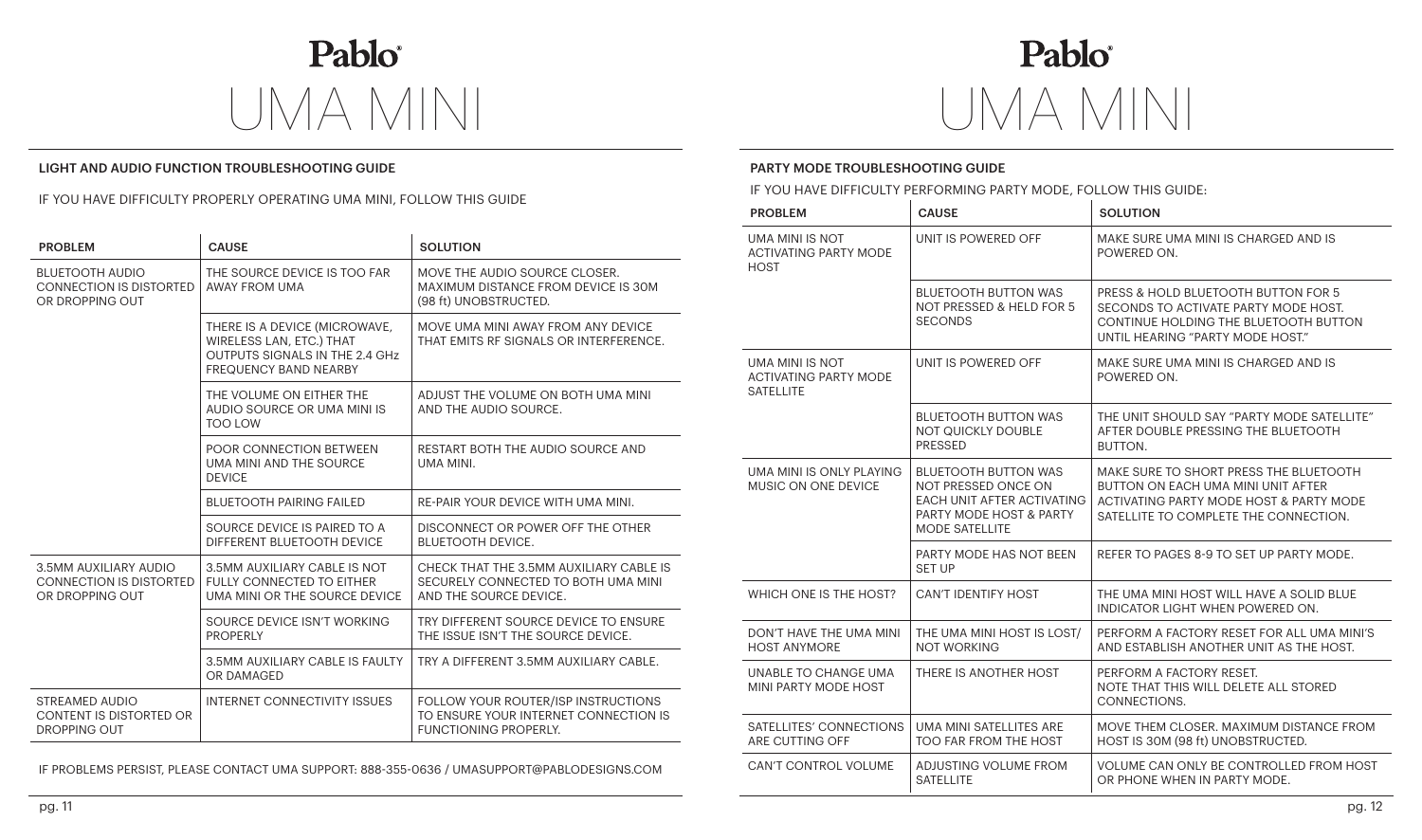Pablo® UMA MINI UMA MINI

## PERFORMING FACTORY RESET ON UMA MINI DISTURBANCE INFOURIES AND MORE INFOURIES. THE MORE INFOURIES AND MORE INFO

### YOU CAN PERFORM A FACTORY RESET ON UMA MINI IF NEEDED. THIS WILL DELETE ALL PAIRED BLUETOOTH DEVICES AND PARTY MODE CONNECTIONS.

- 1. TURN UMA MINI ON BY PRESSING & HOLDING THE POWER BUTTON FOR 2 SECONDS.
- 2. PRESS & HOLD THE BLUETOOTH BUTTON FOR 10 SECONDS. DISREGARD THE PAIRING TONE AND "PARTY MODE HOST."
- 3. RELEASE THE BUTTON AFTER HEARING "FACTORY RESET."
- 4. WAIT APPROXIMATELY 1 MINUTE AFTER RESETTING UMA MINI BEFORE RESTARTING IT.
- 5. UMA MINI IS NOW RESTORED TO FACTORY SETTINGS AND READY FOR NEW CONNECTIONS.

## Pablo

FOR MORE INFORMATION AND PRODUCT DETAILS VISIT WWW.PABLODESIGNS.COM

## **SPECIFICATIONS**

| LIGHT OUTPUT:             | 100 LUMENS MAX                               |
|---------------------------|----------------------------------------------|
| <b>BATTERY RUNTIME:</b>   | UP TO 20 HOURS DEPENDING ON USE              |
| <b>CHARGE TIME:</b>       | UP TO 3 HOURS                                |
| POWER CONSUMPTION:        | 4W (LIGHT) 8W MAX (SPEAKERS)                 |
| <b>SPEAKER WATTAGE:</b>   | 8W MAX                                       |
| <b>BLUETOOTH VERSION:</b> | 5.0                                          |
| <b>BLUETOOTH RANGE:</b>   | 30M                                          |
| DIMENSIONS:               | 8.4" X 4" X 5.6" (21.4 CM X 10 CM X 14.2 CM) |
| WEIGHT:                   | 1.54LBS (0.7KGS)                             |
| PATENT PENDING            |                                              |
| <b>MADE IN CHINA</b>      |                                              |

## WARRANTY

FOR WARRANTY AND ADDITIONAL TROUBLESHOOTING INFORMATION VISIT

WWW.PABLODESIGNS.COM/PRODUCT/UMA-MINI

## FOLLOW US

FOLLOW US ON FACEBOOK AND INSTAGRAM

WWW.FACEBOOK.COM/PABLODESIGNSSF @PABLODESIGNSSF